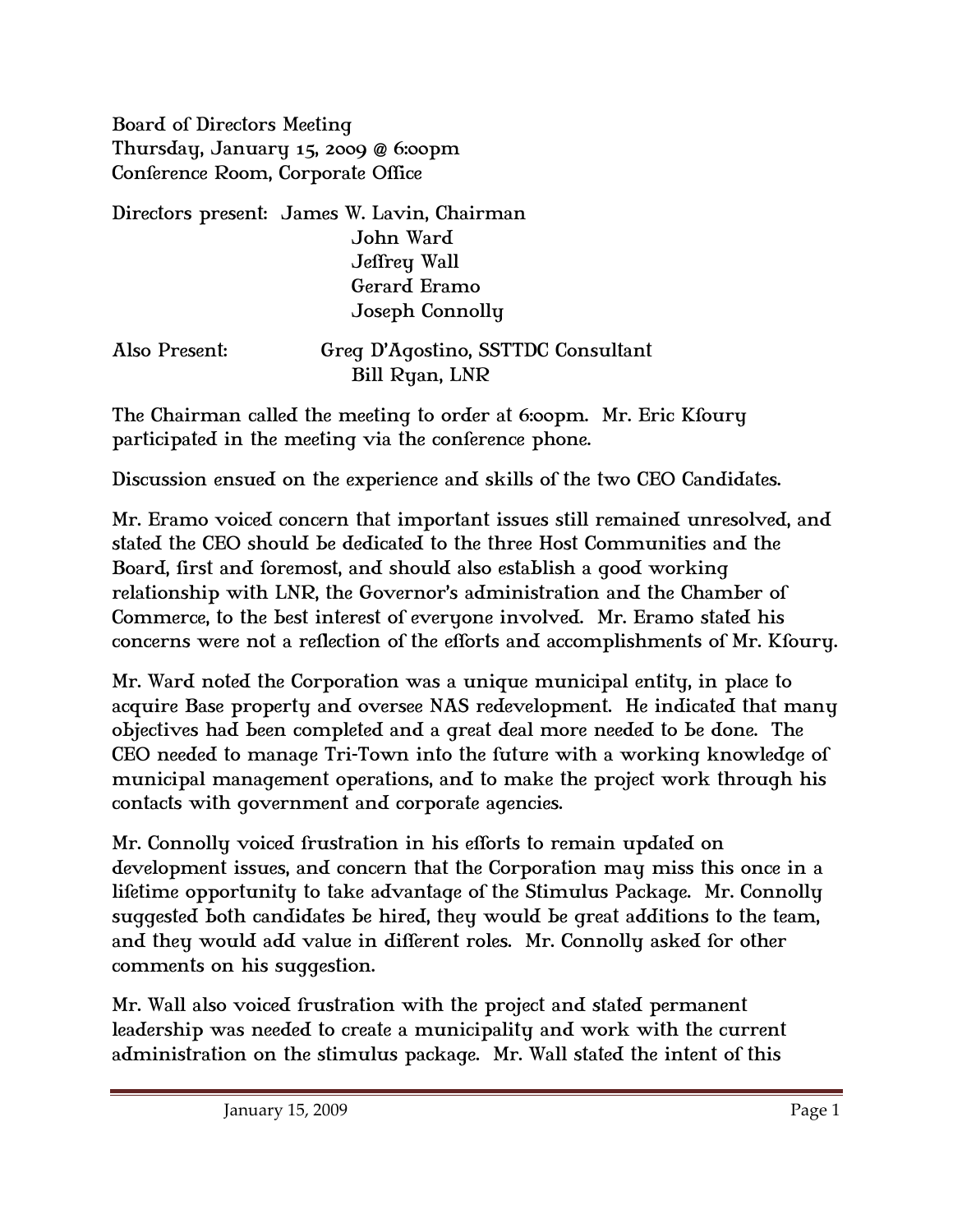Board meeting was to choose a CEO. Once that was done the project could move forward. Mr. Wall indicated his frustration was not a reflection on Mr. Kfoury's interim position but that permanent leadership was urgently needed.

Mr. Lavin agreed with all the other Directors and then thanked Mr. Kfoury for his leadership and guidance over the past several months.

Mr. Connolly noted one candidate was a month away from starting and the other candidate was ready to start next week. He indicated it was imperative that the Corporation show leadership, direction and a game plan so the Board would not miss out on this one time stimulus package opportunity.

## Motion of Joseph Connolly , seconded (for discussion purposes only) by John Ward, to create two (2) positions - a Chief Executive Officer and a Director of Business Development .

Questions ensued on whether the motion was in order based on the intent of the Board to hire a CEO. Board members agreed the new position had not been put through a public process and had no job description. Mr. Connolly withdrew his motion.

VOTED: Motion of John Ward, seconded by Jeff Wall, to appoint Kevin R. Donovan as Chief Executive Officer of the South Shore Tri-Town Development Corporation.

4-1 vote Mr. Connolly opposed

## VOTED: Motion of Joseph Connolly, seconded by John Ward, to make the vote unanimous to appoint Kevin R. Donovan as Chief Executive Officer. Unanimous vote

Mr. Connolly emphasized the imperative need for the additional position of Director of Business Development because the appointed CEO could not begin for 30 days and that someone was needed now to be an ambassador on this project.

Mr. Eramo agreed with the need to secure stimulus funds and inquired if the Corporation's Budget had funding for these two positions. Mr. Kfoury indicated it was a viable possibility. Discussion ensued on restructuring the organization with input from the CEO and investigating the concept of a Director of Business Development position.

The Board was informed that a Federal Stimulus Legislation letter and detailed information packet on three (3) SouthField Projects that were shovel-ready (E/W Parkway & Multimodal Center, Wastewater Treatment Facility, and Phase 1B Infrastructure & Project-Wide Demolition) were already submitted directly to the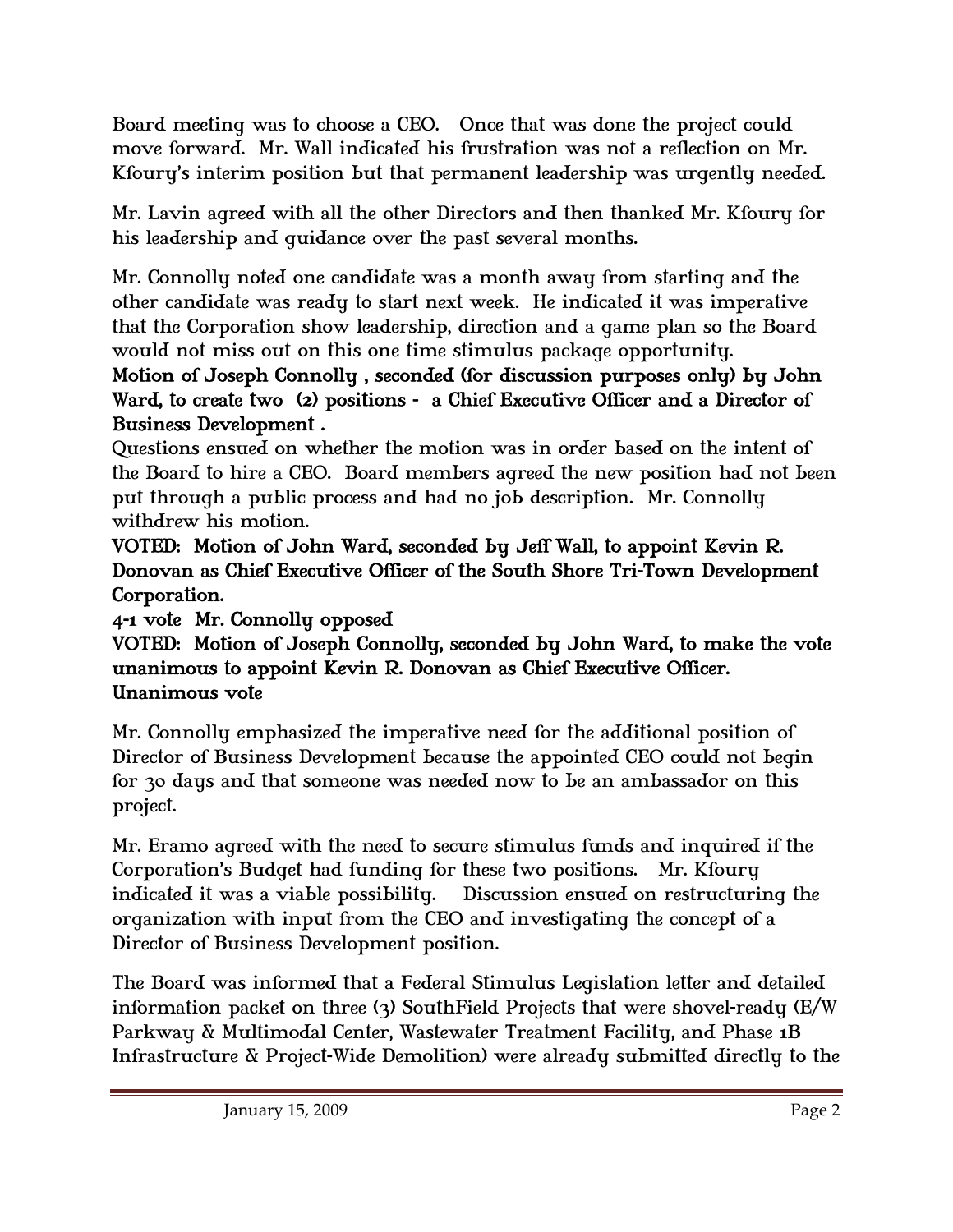Federal Delegation and the Governor's Administration by SSTTDC consultants and staff.

Mr. Connolly requested confirmation on what funds would be available in the Budget for the position of Director of Business Development.

The Chairman reminded the Board that Mr. Donovan still needed to accept the CEO appointment and salary offer, and that the Board still needed to approve the CEO Job description and a remuneration offer.

Mr. Lavin further noted that the position in question (Director of Business Development) was not in the current preliminary budget, but a funding strategy could be established through negotiations with LNR, to support both individuals. Mr. Lavin acknowledge the urgency to fill the CEO position with so much riding on the stimulus package and that the Board could not continue to expect LNR to take the lead role. The Corporation needed to reorganize with experienced leadership in development and municipal operations.

Mr. Wall voiced concern on defining the role of Director of Business Development to avoid duplicated responsibilities. He also stated the CEO should have input in the creation of new positions.

It was agreed the Chairman would contact Mr. Donovan in the morning; that the Board would take up the position of a Director of Business Development at the next meeting and that all the Directors would have input on negotiations with Mr. Donovan.

VOTED: Motion of John Ward, seconded by Jerry Eramo to authorize the Chairman to offer the CEO position and negotiate a salary with Kevin R. Donovan.

Unanimous vote

VOTED: Motion of Jeffrey Wall, seconded by John Ward to table the discussion of a Director of Business Development to the next meeting. Unanimous vote

VOTED: Motion of John Ward, seconded by Gerard Eramo, to enter into Executive Session for the purpose of discussion of Land Transfer, Development Negotiations, Financial Strategies and a CEO employment agreement. Ward, aye, Wall, aye, Eramo, aye, Connolly, aye, Lavin, aye

Open session ended 6:40pm